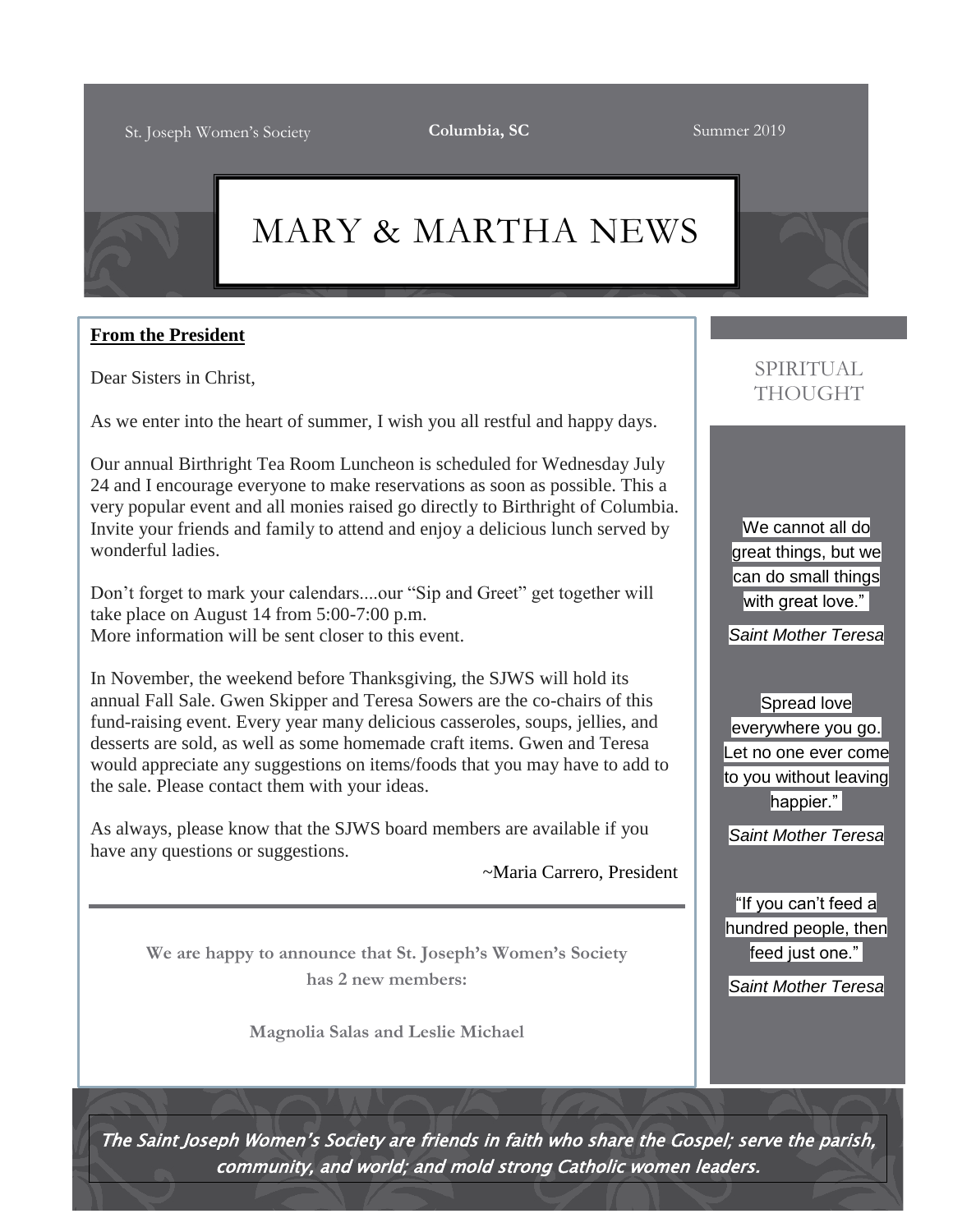### **Thank You Notes**

Dear Friend of Clear of Heart, Your generosity to Clean of Heart and the renovation of our facility at 809 Calhoun St. has been outstanding. Thank each and everyone of you. We are inspired by your support. The next phase of construction will start this week. It will consist of asbestos abatement, structural support, and the installation of two handicap restrooms. Please keep the project in your prayers. ~Peace & Blessings Deacon Ron

Please express our gratitude to all of the wonderful ladies of the Women's Society for the generous \$250.00 donation to the St. Vincent de Paul Society. We will surely put your donation to good use, as you know. The summer months usually bring an increase in client to our pantry so the timing was excellent for us to be able to use the funds. To put into perspective, the \$250.00 will provide a 2 lb. bag of rice for approximately 300 of our clients. That is money well used. I mentioned at our Tuesday meeting of your generous gift and everyone was please to hear of your kindness. We pray that you all have a safe and holy summer and are well-rested in September to begin your school bag program again. ~In Christ, Russ Jones Treasurer St. Joseph Conference Midlands District Council

#### **"In Loving Memory"**

These Mass dates are coming up soon. Please remember our loved ones in prayer and also by participating at the scheduled Mass.

~Sunday, July 14, 12:15 Mass: For Louise Ramos, mother of Mary Ellen Perretta

~Sunday, July 14, 10:30 Mass: For Gina Mallios, friend to every member of the SJWS

| Month/Date | Activity                                      |  |
|------------|-----------------------------------------------|--|
| July       | No Meeting                                    |  |
| $20 - 28$  | <b>Birthright Baby Shower- Church Narthex</b> |  |
| 24         | Birthright Tea Room Lunch-Donor Hall          |  |
| August     | No Meeting                                    |  |
| 14         | Sip & Greet                                   |  |

#### **Calendar**

| <b>CONTACT INFORMATION</b>           | <b>PHONE</b>                | <b>E-MAIL ADDRESSES</b>    |
|--------------------------------------|-----------------------------|----------------------------|
| President: Maria Carrero             | 803-609-1434                | mariadccarrero@hotmail.com |
| <b>Vice President: Teresa Sowers</b> | 803-776-8231                |                            |
| Secretary: Rebecca Rotureau          | 803-315-68708               | rrotureau3@gmail.com       |
| Treasurer: Julie Rotureau            | Home-782-2835 Cell 463-4877 | rotureau( $a$ ) att.net    |